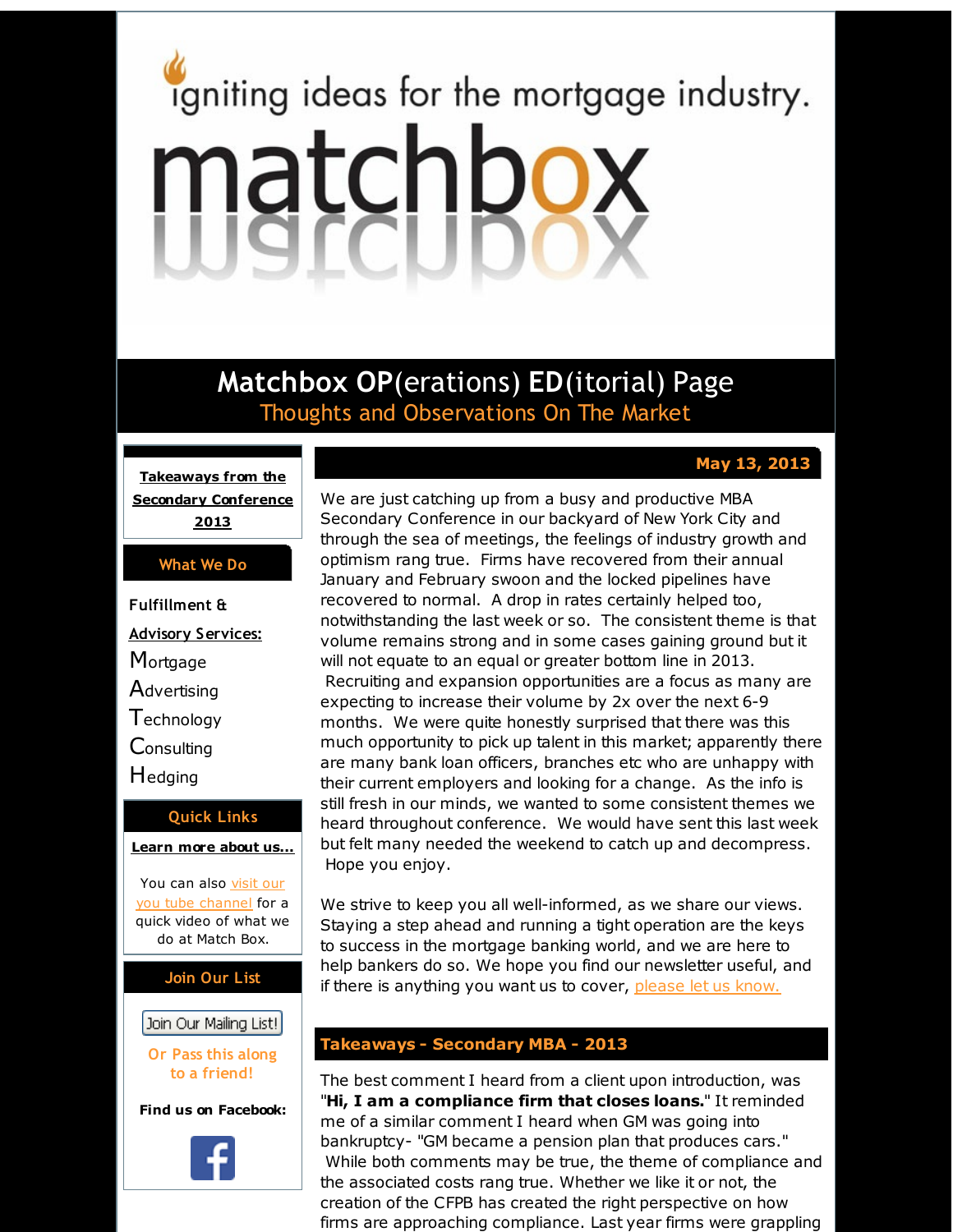with how to "deal" with compliance. This year everyone understands that the rules have changed and are working on how best to support it.

Fair Lending concerns are well warranted. There continues to be a lack of understanding about the risks of Fair Lending and more importantly regulators ability to connect the dots very easily. With the introduction of NMLS call reports, HMDA LAR's, and the tight controls around TILA, it is very easy to recreate the multiple points of loan originator, client background, and comparative loan level pricing. Firms are still missing the point of consistent pricing throughout the firm and are very surprised when we mention how they should be addressing. Yes, it appears that creating different rate sheets and margins for compensation purposes is allowed but LO comp aside, this doesn't just create a crack in the door with fair lending exposure, it kicks the door wide open. **Firms need to understand that disparate pricing, policies, concession or exception management, and margins within the firm, and sometime even the same office are a huge exposure item for them.** This is a relatively new issue that some are noticing and many others are still in the dark. Although it is far from intentional, many lenders out there have creating an environment that breeds fair lending exposure, and it's easier for an auditor to flag than ever before.

Can you say Jumbo? Many firms are looking for Jumbo outlets which points to some stability/confidence in the market and increasing home values throughout the country. Overall the next tier of investors are growing. Between NationStar, Homeward, and Stonegate to name a few, up and coming investors are growing market share which is good for the correspondent space as a whole. Having 60-80% of a pipeline allocated to a single investor is concerning, whether it be Wells Fargo or Flagstar. Balance is key to reduce exposure to pricing, risk, and turntime.

Beware of rising rates and the unavoidable plunge of refi business. Many firms are concerned about anticipated rate increases and the subsequent drop of refinance originations. While this is a valid concern, rates are still low and even when they do rise, if refinances are a targeted part of your business (and not just found business), between the rise in home values and increased credit profiles, refinance business is not going to dry up overnight. In the short term, it may not be too concerning but long term business models must account for a shift in philosophy. As we mentioned in the intro, many lenders are looking to expand and engage in sophisticated marketing campaigns. We think it best to ensure investments made today are well though out with long term viability in mind.

Lots of differing models but many are following the heard. Did you ever go to a new restaurant with a group and everyone is ordering the same thing so you do the same. You're not sure why but assume that it must be good if everyone else it ordering the dish. We are seeing many firms obtaining agency approval (because everyone else is) and not knowing what to do with it when it arrives. To a degree it's a game of 'keeping up with the Jones's.' **Obtaining agency approval is a great accomplishment and a huge asset in this market. Unfortunately many firms are obtaining their approval without any in depth knowledge of what is needed from an**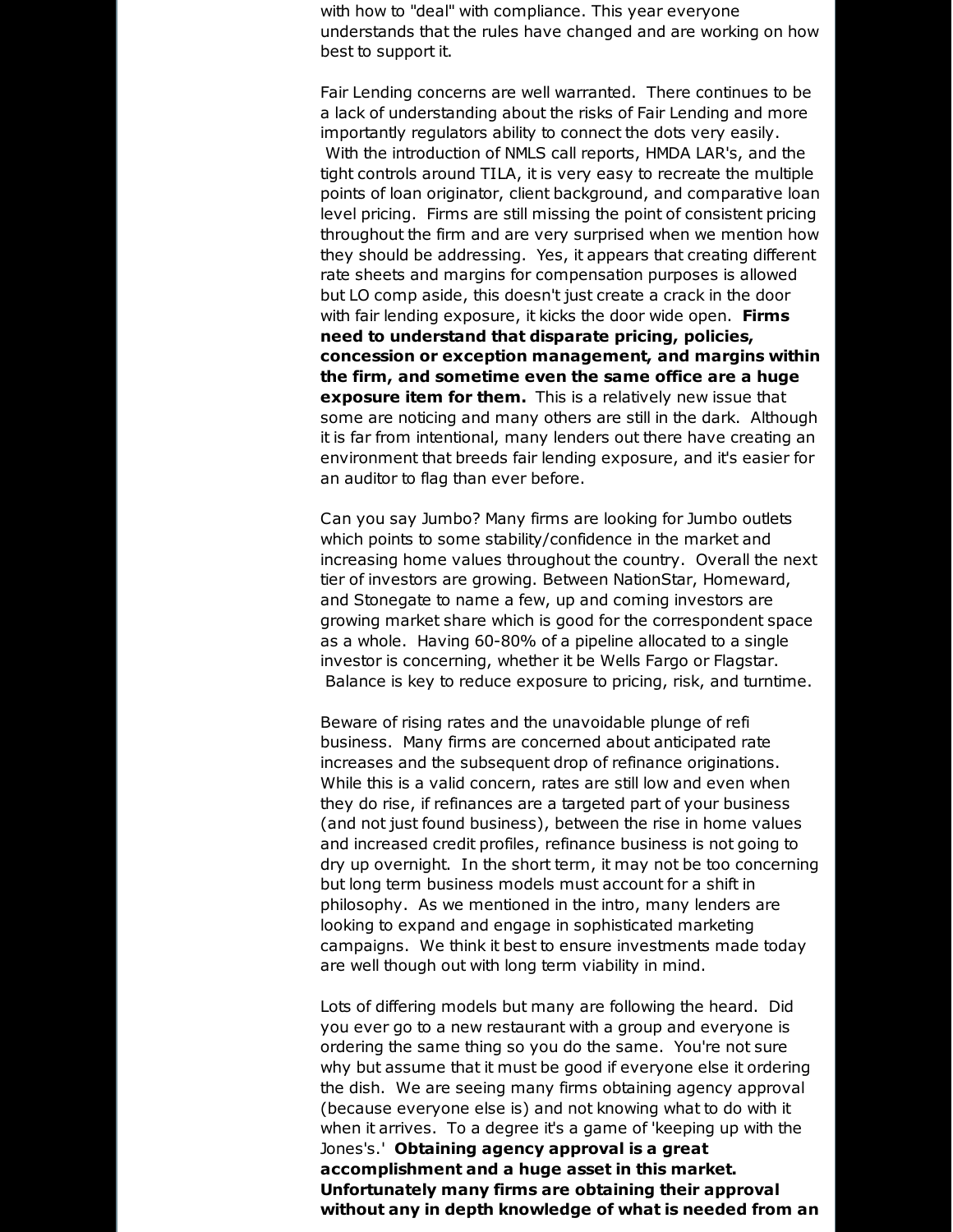**operational standpoint to begin selling directly and either retaining servicing or selling off their MSR via a co-issue relationship (another trend that's gaining momentum in the market.)** There is a lot of talent out there and firms will get there but they are going to fall down a few times and/or take a while to get all the details covered. Heck, with so many firms expecting to grow at 2x or even 3x within a 6-18 month span, does anyone even have the time to devote to effectively build out and truly understand these platforms.

Branch expansion is on the rise. There is a large amount of consolidation in the small to mid-market level where smaller lenders are merging/selling to larger companies. There is a large increase in branch acquisitions and not a lot of strong branch integration plans. Firms needs to beware that their firms brand and reputation is at stake when taking over new branches and sometimes entering into new markets. **There is not enough due diligence being done to make sure that the new branch understands the company culture and other company policies and procedures.** The corporate entity is being clouded by the lure of additional volume and not fully flushing why the branch is looking to make a change in the first place and ensuring the boarding process is smooth. There is often a shock in training, cultural perspective, oversight and responsibilities. Yes, it's great to add 10-20MM from a new branch but we all know nothing in this business is easy. Any big producing branch or loan officer looking to make a move is also going to bring some level of baggage - it will never be easy. We suggest finding out the areas of inefficiency or exposure in newfound opportunity. If you haven't found it, you haven't looked hard enough.

**Matchbox is here to help provide perspective and help navigate bankers through this ever-changing climate. If you have any questions or concerns about your business and go-forward strategy / operations, don't be shy, reach out to us any time!**

#### **About Us:**

Matchbox is a collection of gritty industry veterans who decided to create a company aimed at helping mortgage companies ignite ideas that are outside the box to realize their true potential. We have years of real life, hands on experience in the business, and we want to offer our keen insight to others as they take on the challenges before them.

As individuals, we each contribute unique perspective and expertise. Collectively we provide a true roadmap to success, regardless of your current situation. Like any master craftsman, we are very passionate about our work and we approach each client as if your company were our own. In the end, we help you, be a better you.

-------------------



**Are you** Each week we see a number of readers open and forward our newsletter multiple times. If